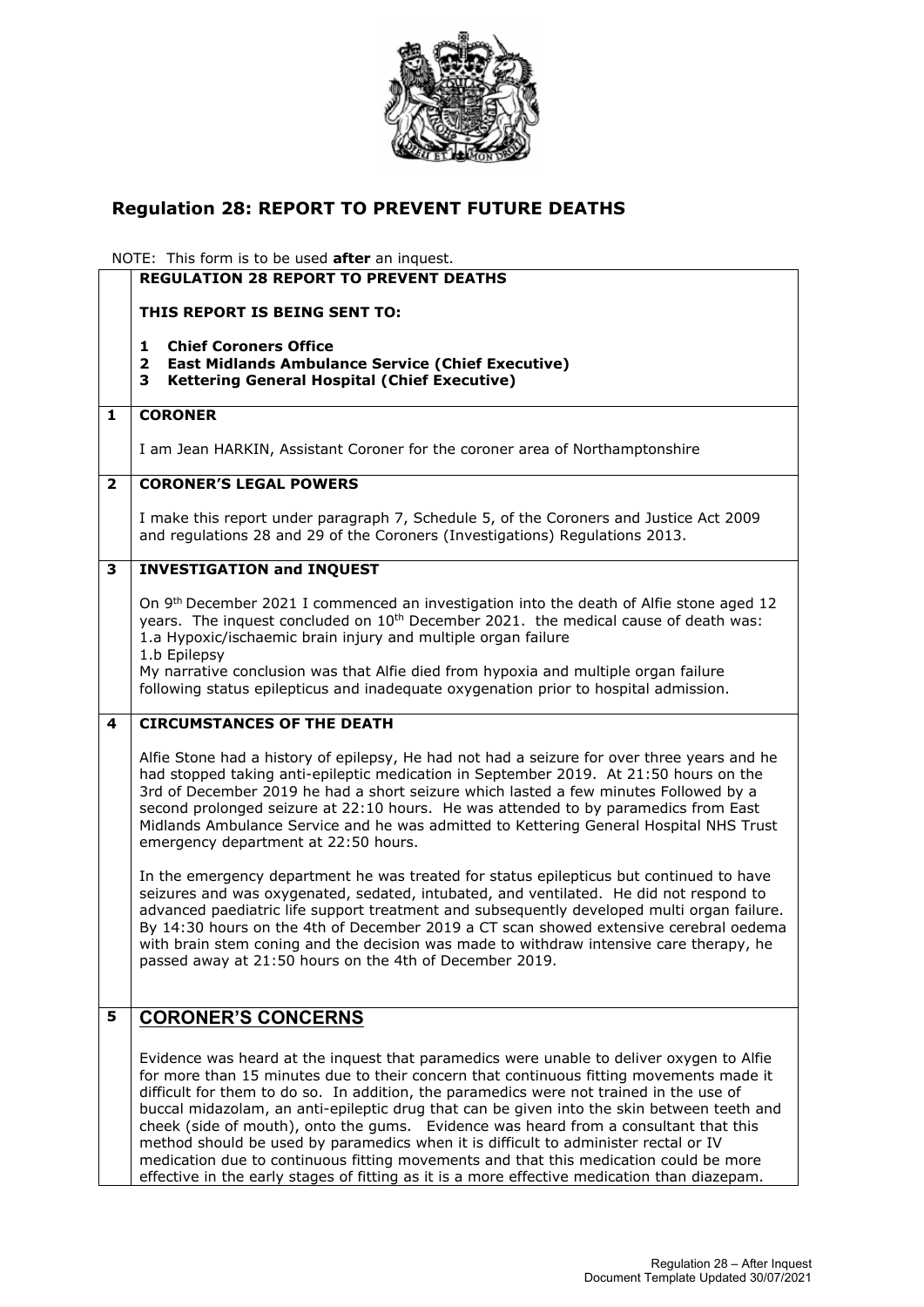|                         | The pathologist gave evidence stating that interruption of oxygen supply for more than five<br>minutes was sufficient to cause a global hypoxia. He also found evidence at post-mortem |
|-------------------------|----------------------------------------------------------------------------------------------------------------------------------------------------------------------------------------|
|                         | examination of aspiration ("evidence of food contents in the lung"). A Paramedic confirmed                                                                                             |
|                         | that had he known this then he would have performed suction to prevent aspiration.                                                                                                     |
|                         | <b>BRIEF SUMMARY OF MATTERS OF CONCERN</b>                                                                                                                                             |
|                         | (1) Apparent lack of training of paramedics in the use of Buccal Midazolam                                                                                                             |
|                         | (2) No other form of oxygenation attempted such as bagging or the child being taken<br>earlier to the ambulance to secure and deliver oxygen                                           |
|                         | (3) No suction attempted and the question was not asked of the parents as to whether the                                                                                               |
|                         | child had vomited.<br>(4) No evidence of training to the paramedics who attended and gave evidence following an                                                                        |
|                         | independent Serious Incident Report and its agreed recommendations                                                                                                                     |
|                         | (5) East Midlands Ambulance Service not accepting the recommendation 3 within the report<br>to carry and administer Buccal Midazolam when necessary.                                   |
|                         |                                                                                                                                                                                        |
| 6                       | <b>ACTION SHOULD BE TAKEN</b>                                                                                                                                                          |
|                         |                                                                                                                                                                                        |
|                         | In my opinion action should be taken to prevent future deaths and I believe you (and/or<br>your organisation) have the power to take such action.                                      |
| $\overline{\mathbf{z}}$ | <b>YOUR RESPONSE</b>                                                                                                                                                                   |
|                         | You are under a duty to respond to this report within 56 days of the date of this report,                                                                                              |
|                         | namely by February 24, 2022. I, the coroner, may extend the period.                                                                                                                    |
|                         | Your response must contain details of action taken or proposed to be taken, setting out the<br>timetable for action. Otherwise, you must explain why no action is proposed.            |
| 8                       | <b>COPIES and PUBLICATION</b>                                                                                                                                                          |
|                         | I have sent a copy of my report to the Chief Coroner and to the following Interested                                                                                                   |
|                         | Persons:                                                                                                                                                                               |
|                         | EAST MIDLANDS AMBULANCE SERVICE and the LOCAL SAFEGUARDING BOARD (The<br>deceased was under 18 Years of Age). I have also sent it to Kettering General Hospital who                    |
|                         | may find it useful or of interest.                                                                                                                                                     |
|                         | I am also under a duty to send a copy of your response to the Chief Coroner and all                                                                                                    |
|                         | interested persons who in my opinion should receive it.                                                                                                                                |
|                         | I may also send a copy of your response to any person who I believe may find it useful or<br>of interest.                                                                              |
|                         | The Chief Coroner may publish either or both in a complete or redacted or summary form.                                                                                                |
|                         | He may send a copy of this report to any person who he believes may find it useful or of                                                                                               |
|                         | interest.                                                                                                                                                                              |
|                         | You may make representations to me, the coroner, at the time of your response about the<br>release or the publication of your response by the Chief Coroner.                           |
| 9                       | Dated: 14/01/2022                                                                                                                                                                      |
|                         |                                                                                                                                                                                        |
|                         |                                                                                                                                                                                        |
|                         |                                                                                                                                                                                        |